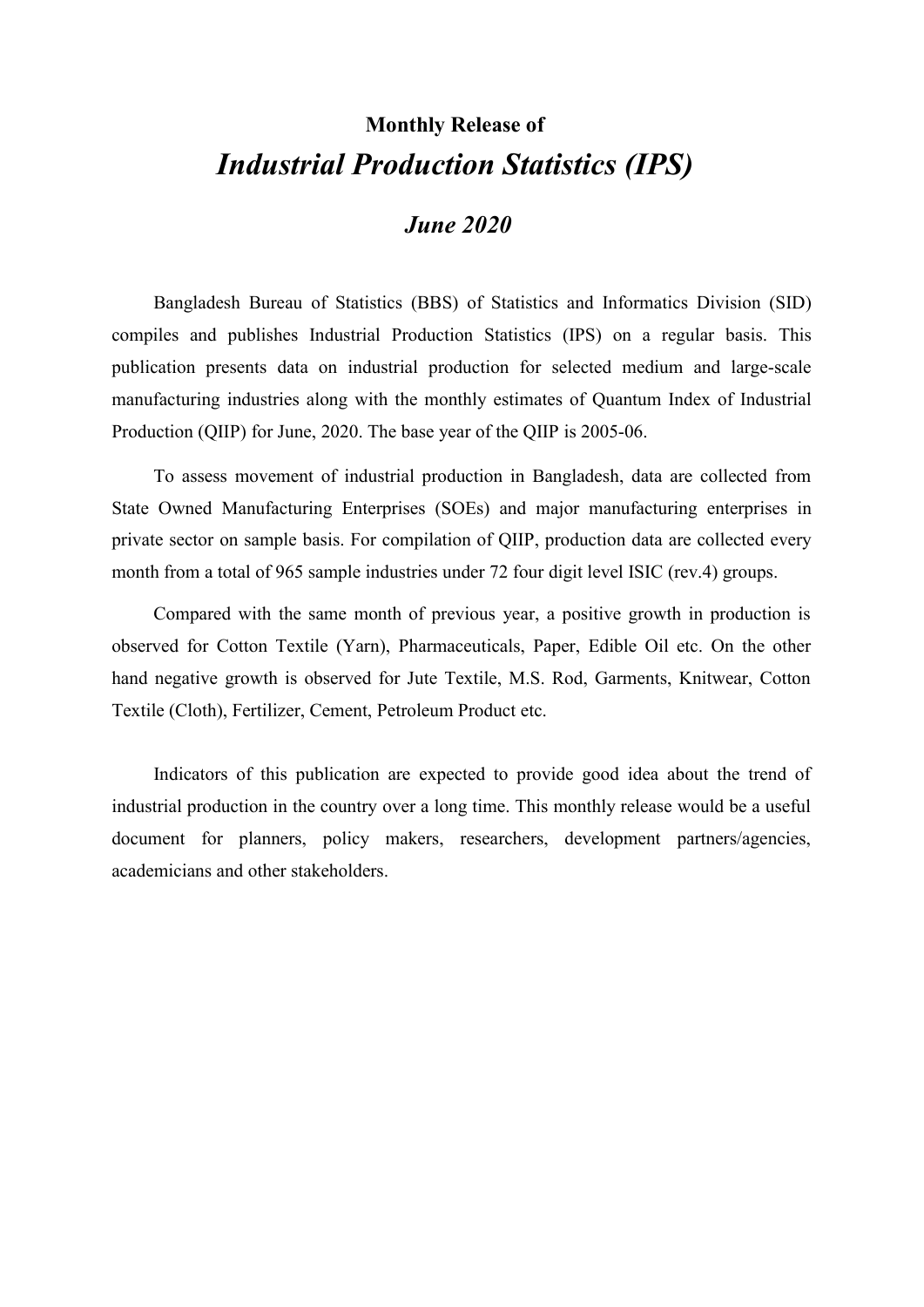| Sl. No         | <b>Major industries</b>           | Unit             | FY 2018-19    |             | FY2019-20     | $\frac{0}{0}$                            | $\frac{0}{0}$                                               |  |
|----------------|-----------------------------------|------------------|---------------|-------------|---------------|------------------------------------------|-------------------------------------------------------------|--|
|                |                                   |                  | June 19 $(p)$ | May' 20 (p) | June 20 $(P)$ | changes<br>over the<br>previous<br>month | changes<br>over the<br>same<br>month of<br>previous<br>year |  |
| $\mathbf{1}$   | Jute Textile                      | M.Ton            | 32892         | 20500       | 23041         | 12.40                                    | $-29.95$                                                    |  |
|                | (a) Hessian                       | M.Ton            | 4142          | 2611        | 3380          | 29.45                                    | $-18.40$                                                    |  |
|                | (b) Sacking                       | M.Ton            | 17351         | 9579        | 11080         | 15.67                                    | $-36.14$                                                    |  |
|                | (c) Carpet backing cloth.         | M.Ton            | 443           | 243         | 355           | 46.09                                    | $-19.86$                                                    |  |
|                | (d) Others                        | M.Ton            | 10956         | 8067        | 8226          | 1.97                                     | $-24.92$                                                    |  |
| 2              | Cotton Textile                    |                  |               |             |               |                                          |                                                             |  |
|                | (a) Yarn                          | M.Ton            | 15506         | 20479       | 20557         | 0.38                                     | 32.58                                                       |  |
|                | (b) Cloth                         | 000' Mtr.        | 3670          | 640         | 1953          | 205.16                                   | $-46.78$                                                    |  |
| 3              | Garments                          | Mill. Tk.        | 100834        | 52853       | 91315         | 72.77                                    | $-9.44$                                                     |  |
| $\overline{4}$ | Knittwear                         | Mill. Tk.        | 101914        | 51682       | 98928         | 91.42                                    | $-2.93$                                                     |  |
| 5              | Paper                             | M.Ton            | 14087         | 14523       | 23185         | 59.64                                    | 64.58                                                       |  |
| 6              | Fertilizer                        | M.Ton            | 51450         | 29901       | 21529         | $-28.00$                                 | $-58.16$                                                    |  |
| $\tau$         | Iron and Steel                    |                  |               |             |               |                                          |                                                             |  |
|                | M.S. products                     | M.Ton            | 33492         | 15734       | 26205         | 66.55                                    | $-21.76$                                                    |  |
| 8              | Cement                            | M.Ton            | 1405980       | 970941      | 1455318       | 49.89                                    | 3.51                                                        |  |
| 9              | Petroleum products                | M.Ton            | 114522        | 1737        | 75905         | 4269.29                                  | $-33.72$                                                    |  |
| 10             | Cigarettes                        | Mill. No.        | 1350          | 1345        | 1340          | $-0.38$                                  | $-0.74$                                                     |  |
| 11             | Matches                           | 000' Gross       | 3225          | 4023        | 4106          | 2.06                                     | 27.32                                                       |  |
| 12             | Drugs and pharmaceuticals         | 000 Tk.          | 17014332      | 21889363    | 22217703      | 1.50                                     | 30.58                                                       |  |
| 13             | Tea                               | M.Ton            | 11667         | 8655        | 8670          | 0.17                                     | $-25.69$                                                    |  |
| 14             | Salt                              | M.Ton            | 7855          | 5311        | 7625          | 43.56                                    | $-2.93$                                                     |  |
| 15             | Edible oil                        | M.Ton            | 88350         | 83880       | 96273         | 14.77                                    | 8.97                                                        |  |
| 16             | Soap and detergent                | M.Ton            | 10913         | 6450        | 19035         | 195.12                                   | 74.42                                                       |  |
| 17             | Processing & Preserving of fruits | $000\;{\rm Ltr}$ | 10581         | 7626        | 9071          | 18.95                                    | $-14.27$                                                    |  |

## **Table 1: Key Productions of Major Industries (Base 2005-06)**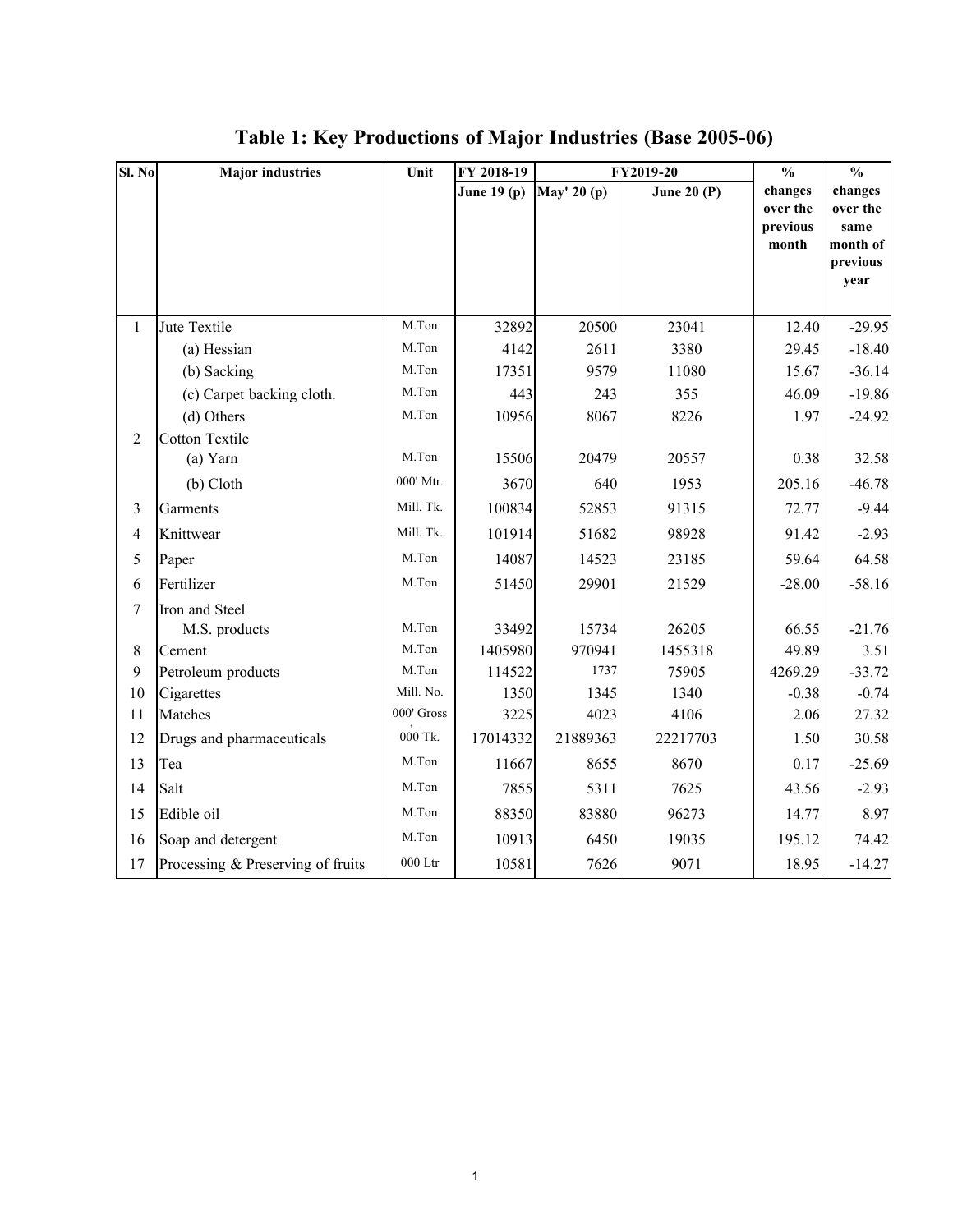| Period          | Manufacturin | Mining | Electricity | Period (p)           | <b>Manufactur Mining</b> |        | Electricity |
|-----------------|--------------|--------|-------------|----------------------|--------------------------|--------|-------------|
|                 | g            |        |             |                      | ing                      |        |             |
| 2012-13         | 195.19       | 153.15 | 160.43      | Sep,19               | 390.59                   | 180.82 | 365.09      |
| 2013-14         | 213.22       | 157.18 | 177.20      | Oct.19               | 405.46                   | 180.98 | 332.69      |
| 2014-15         | 236.11       | 172.97 | 191.06      | Nov.19               | 406.45                   | 182.17 | 265.04      |
| 2015-16         | 267.88       | 185.57 | 219.29      | Dec.19               | 446.14                   | 186.21 | 245.49      |
| 2016-17         | 297.89       | 185.55 | 243.39      | Jan, 20              | 445.58                   | 187.33 | 247.47      |
| 2017-18         | 342.47       | 186.12 | 270.95      | Feb,20               | 422.61                   | 186.69 | 258.87      |
| 2018-19         | 392.82       | 182.70 | 297.94      | March <sub>,20</sub> | 396.85                   | 186.53 | 301.03      |
| June, 2019 (F)  | 374.21       | 184.85 | 351.53      | April, 20            | 282.60                   | 186.77 | 261.77      |
| May, 2020 (p)   | 315.67       | 186.85 | 298.65      | May, 20              | 315.67                   | 186.85 | 298.65      |
| June, $2020(p)$ | 393.26       | 187.77 | 348.94      | June.20              | 393.26                   | 187.77 | 348.94      |
|                 |              |        |             |                      |                          |        |             |

**Table-2: Quantum Index Of Medium And Large-Scale Manufacturing Industries, Mining And Electricity (Base: 2005-06= 100)**

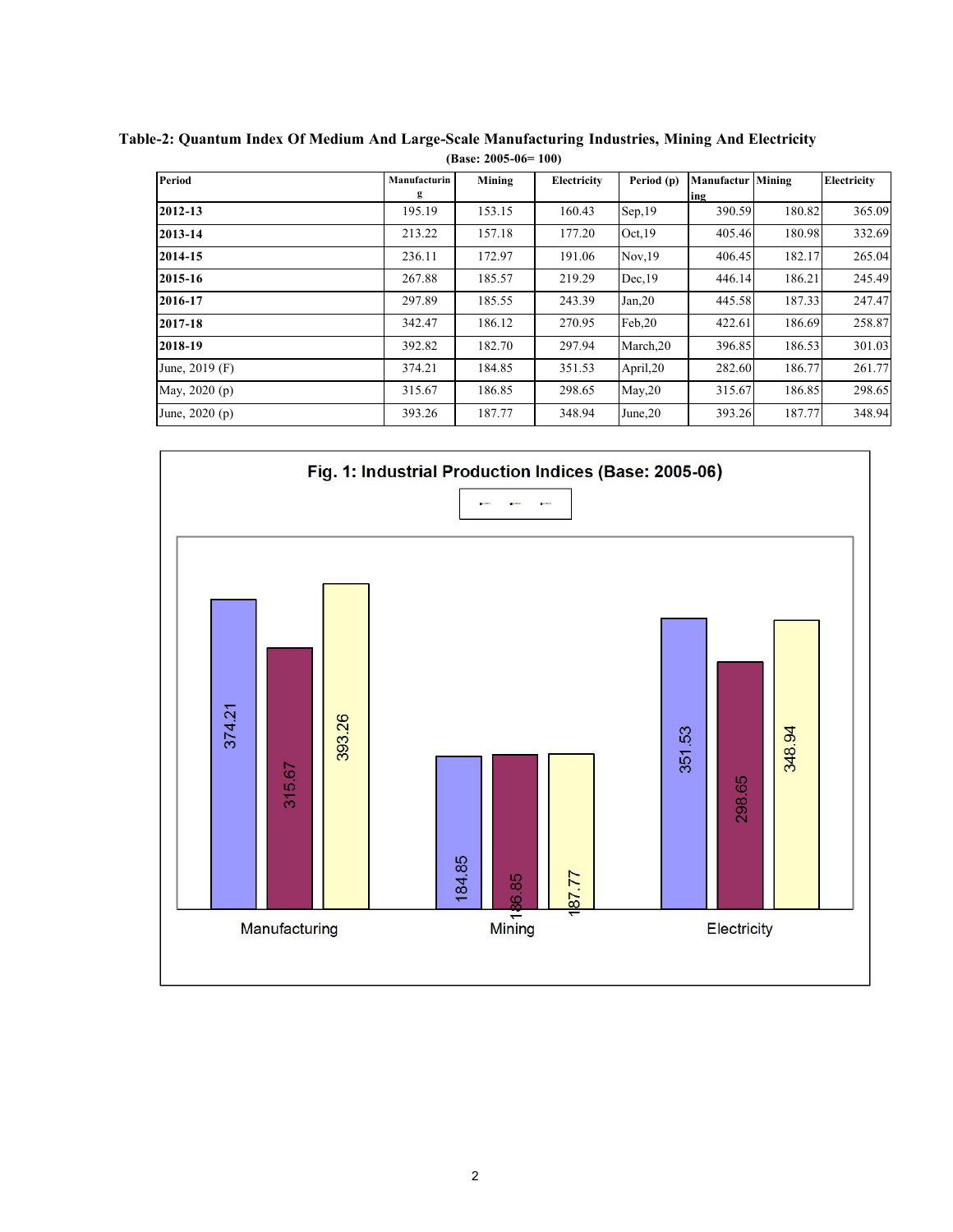|      |                                                                 |          | (Base: $2005-06=100$ ) |             |         |               |          |               |
|------|-----------------------------------------------------------------|----------|------------------------|-------------|---------|---------------|----------|---------------|
| Code | <b>Major Industry Group</b>                                     | Weight   | 2016-17                | $2017 - 18$ | 2018-19 | <b>Jun-19</b> | $May-20$ | June-20 $(p)$ |
|      | 1 General Index of Manufacturing                                | 100.00   | 297.89                 | 342.47      | 392.82  | 374.21        | 315.67   | 393.26        |
|      | 10 Manufacture of food products                                 | 10.84    | 410.42                 | 501.16      | 562.70  | 518.08        | 558.99   | 575.21        |
|      | 11 Manufacture of beverages                                     | 0.34     | 257.61                 | 240.41      | 272.74  | 401.23        | 235.99   | 234.49        |
|      | 12 Manufacture of tobacco products                              | 2.92     | 139.57                 | 138.51      | 138.59  | 140.99        | 149.43   | 177.12        |
|      | 13 Manufacture of textile                                       | 14.07    | 168.39                 | 195.19      | 200.27  | 225.36        | 199.50   | 218.00        |
|      | 14 Manufacture of wearing apparel                               | 34.84    | 343.74                 | 388.62      | 443.05  | 376.19        | 205.70   | 375.50        |
|      | 15 Manufacture of leather and related<br>products               | 4.40     | 194.13                 | 292.22      | 348.58  | 314.61        | 326.09   | 321.83        |
|      | 16 Manufacture of wood and products of<br>wood and cork         | 0.33     | 325.26                 | 339.52      | 356.42  | 366.93        | 378.00   | 394.59        |
|      | 17 Manufacture of Paper and paper products                      | 0.33     | 183.67                 | 185.38      | 187.58  | 188.62        | 191.89   | 239.65        |
|      | 18 Printing and reproduction of recorded<br>media               | 1.83     | 155.62                 | 162.22      | 178.89  | 187.50        | 212.03   | 213.39        |
|      | 19 Manufacture of coke and refined<br>petroleum products        | 1.25     | 182.74                 | 100.80      | 109.74  | 110.11        | 19.32    | 78.09         |
|      | 20 Manufacture of chemicals and chemical<br>products            | 3.67     | 104.04                 | 100.50      | 133.22  | 88.98         | 84.13    | 125.42        |
|      | 21 Manufacture of Pharmaceuticals and<br>medicinal chemical     | 8.23     | 424.30                 | 507.53      | 670.41  | 728.57        | 932.15   | 944.03        |
|      | 22 Manufacture of rubber and plastic products                   | 1.56     | 359.79                 | 411.94      | 442.63  | 448.24        | 455.61   | 232.31        |
|      | 23 Manufacture of other non-metalic mineral<br>products         | 7.12     | 341.85                 | 381.85      | 443.72  | 473.10        | 381.42   | 485.29        |
|      | 24 Manufacture of basic metals                                  | 3.15     | 174.04                 | 185.27      | 188.14  | 188.43        | 101.88   | 152.44        |
|      | 25 Manufacture of fabricated metal products<br>except machinery | 2.32     | 246.01                 | 274.34      | 298.00  | 303.52        | 240.11   | 233.45        |
|      | 26 Manufacture of computer, electronic and<br>optical products  | 0.15     | 253.33                 | 178.57      | 246.05  | 348.21        | 74.07    | 258.74        |
|      | 27 Manufacture of electrical equipment                          | 0.73     | 342.77                 | 337.58      | 366.35  | 542.89        | 226.84   | 576.20        |
|      | 28 Manufacture of machinery and equipment<br>n.e.c              | $0.18\,$ | 406.37                 | 548.73      | 641.00  | 718.92        | 737.54   | 739.35        |
|      | 29 Manufacture of motor vehicles, trailers and<br>semi trailers | 0.13     | 559.61                 | 438.44      | 614.11  | 356.20        | 0.00     | 148.91        |
|      | 30 Manufacture of other transport equipment                     | 0.73     | 560.00                 | 604.43      | 607.53  | 614.67        | 368.70   | 562.22        |
|      | 31 Manufacture of furniture                                     | 0.88     | 151.44                 | 184.81      | 193.84  | 193.47        | 135.54   | 158.58        |

**Table 3: Quantum Index of Medium and Large-Scale Manufacturing Industry by Major Industry Group (2-Digit Level)**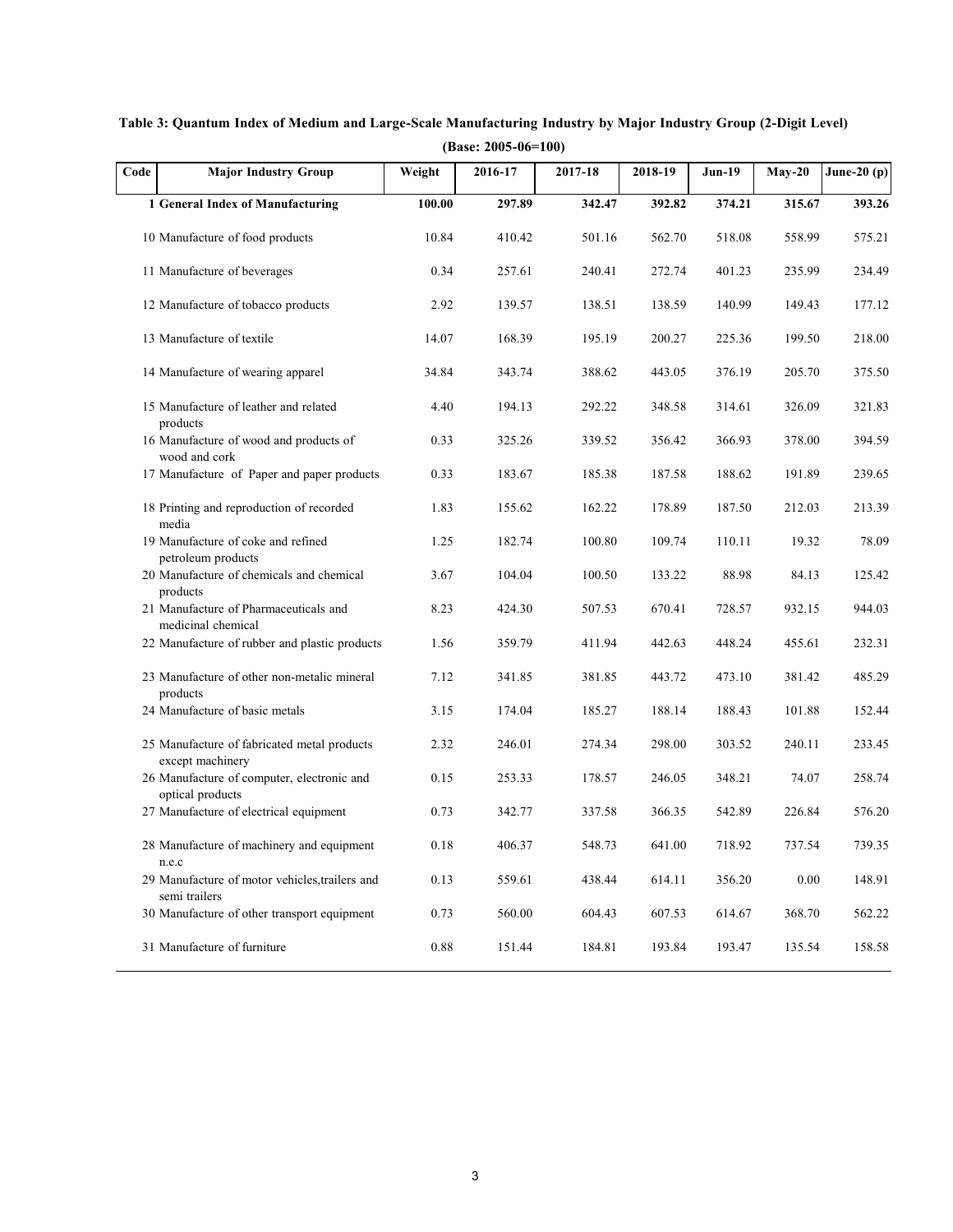|   |                                          |            | $(Base: 2005-06=100)$ |             |            |               |          |               |
|---|------------------------------------------|------------|-----------------------|-------------|------------|---------------|----------|---------------|
|   | <b>SI No Major Industrial Production</b> | Unit       | 2016-17               | 2017-18     | 2018-19    | <b>Jun-19</b> | $Mav-20$ | June-20 $(p)$ |
|   | <b>Private Sector:</b>                   |            |                       |             |            |               |          |               |
|   | Jute Textile                             | 000' M.Ton | 286                   | 269         | 278        | 25            | 16       | 16            |
|   | Cotton textile:                          |            |                       |             |            |               |          |               |
|   | (a) Yarn                                 | M.Ton      | 161615                | 167660      | 180642     | 15506         | 20479    | 20557         |
|   | (b) Cloth                                | 000' Meter | 47060                 | 42447       | 43403      | 3670          | 640      | 1953          |
| 3 | Cement                                   | M.Ton      | 12726824              | 14647875    | 16825330.5 | 1402860       | 968481   | 1453118       |
| 4 | Iron & steel (M.S Product)               | M.Ton      | 316635                | 369141      | 401298     | 33492         | 15734    | 26205         |
|   | Pharmaceuticals                          | 000' Tk.   | 116455778             | 148382039.2 | 188300446  | 17014332      | 21889363 | 22217703      |
| 6 | Atta, Maida, Suji                        | M.Ton      | 348931                | 408516      | 435439     | 30195         | 59674    | 31635         |
|   | <b>Public Sector:</b>                    |            |                       |             |            |               |          |               |
|   | Jute Textile                             | 000' M.Ton | 161                   | 135         | 76         | 6             |          |               |
|   | Fertilizer                               | M.Ton      | 1220890               | 859353      | 920754     | 51450         | 29901    | 21529         |
| 3 | Cement                                   | M.Ton      | 49143                 | 41905       | 35599      | 3120          | 2460     | 2200          |

#### **Table 4: Production Trends of Some Selected Industrial Items In Private And Public Sectors**

#### **Table 5: Description of some selected industrial items (Base year 2005-06=100)**

| ISIC <sub>4</sub><br>Description of items of industry    | Unit                | No.of<br>reporting<br>industries | 2017-18 | 2018-19      | <b>Jun-19</b> | $May-20$ | June-20 $(p)$ |
|----------------------------------------------------------|---------------------|----------------------------------|---------|--------------|---------------|----------|---------------|
|                                                          |                     | (selected)                       |         |              |               |          |               |
| <b>10 Manufacture of Food Products</b>                   |                     |                                  |         |              |               |          |               |
| 1020 Fish & sea food                                     | M.Ton               | 180 & $*$                        | 45377   | 48402        | 2635          | 1351     | 3182          |
| 1030 Processing & Preserving of fruits and<br>vegetables | "000" Littre        | 3                                | 124571  | 126302       | 10581         | 7626     | 9071          |
| 1040 Hyd. Vegetable oil                                  | M.Ton               | $\overline{2}$                   | 1001358 | 1151562      | 88350         | 83880    | 96273         |
| 1061 Grain milling                                       | M.Ton               | 8                                | 408516  | 435439       | 30195         | 59674    | 31635         |
| 1063 Rice milling                                        | M.Ton               | 6                                | 25133   | 27400        | 2499          | 3565     | 3159          |
| 1072 Sugar                                               | M.Ton               | 16                               | 68603   | 65302        | $\mathbf{0}$  | $\theta$ | $\mathbf{0}$  |
| 1077 Black & Blending Tea                                | M.Ton               | 116                              | 78122   | 90684        | 11667         | 8655     | 8670          |
| 1079 Edible salt                                         | M.Ton               | 8                                | 94016   | 94113        | 7855          | 5311     | 7625          |
| 1080 Animal feeds                                        | M.Ton               | 3                                | 602669  | 692900       | 60585         | 51305    | 51348         |
| 11 Manufacture of beverages                              |                     |                                  |         | $\theta$     |               |          |               |
| 1101 Spirits & Alcohol                                   | "000" Littre        |                                  | 5298    | 4998         | 611           | 402      | 468           |
| 1104 Soft Drinks                                         | '000' Doz<br>Bottle | $\overline{4}$                   | 64166   | 72602        | 9812          | 6211     | 5589          |
| 1105 Mineral Water                                       | "000" Littre        | 4                                | 156338  | 180350       | 17005         | 7456     | 10543         |
| 12 Manufacture of tobacco products                       |                     |                                  |         | $\Omega$     |               |          |               |
| 1200 Cigarettes                                          | Mill. No            | $\mathbf{1}$                     | 15660   | 15279        | 1350          | 1345     | 1340          |
| 1201 Biddies                                             | Mill. No            | 5                                | 123711  | 100095       | 8375          | 9050     | 11243         |
| 13 Manufacture of textile                                |                     |                                  |         | $\mathbf{0}$ |               |          |               |
| 1311 Preparation & Spinning of Textile fibers            | M.Ton               | 20                               | 167660  | 180642       | 15506         | 20479    | 20557         |
| 1312 Weaving of Textiles                                 | "000" Metre         | 15                               | 42447   | 43403        | 3670          | 640      | 1953          |
| 1313 Dyeing, bleaching & finishing                       | "000" Metre         | 19                               | 90837   | 91096        | 7632          | 6664     | 7650          |
| 1314 Jute Textile                                        | M.Ton               | 95                               | 406938  | 361966       | 32892         | 20500    | 23041         |
| 14 Mfg. of wearing apperal                               |                     |                                  |         | $\mathbf{0}$ |               |          |               |
| 1410 Wearing Apperal                                     | Million Tk.         | $\ast$                           | 1268118 | 1449060      | 100834        | 52853    | 91315         |
| 1430 Knittwear                                           | Million Tk.         | $\ast$                           | 1247285 | 1419019      | 101914        | 51682    | 98928         |
|                                                          |                     |                                  |         |              |               |          |               |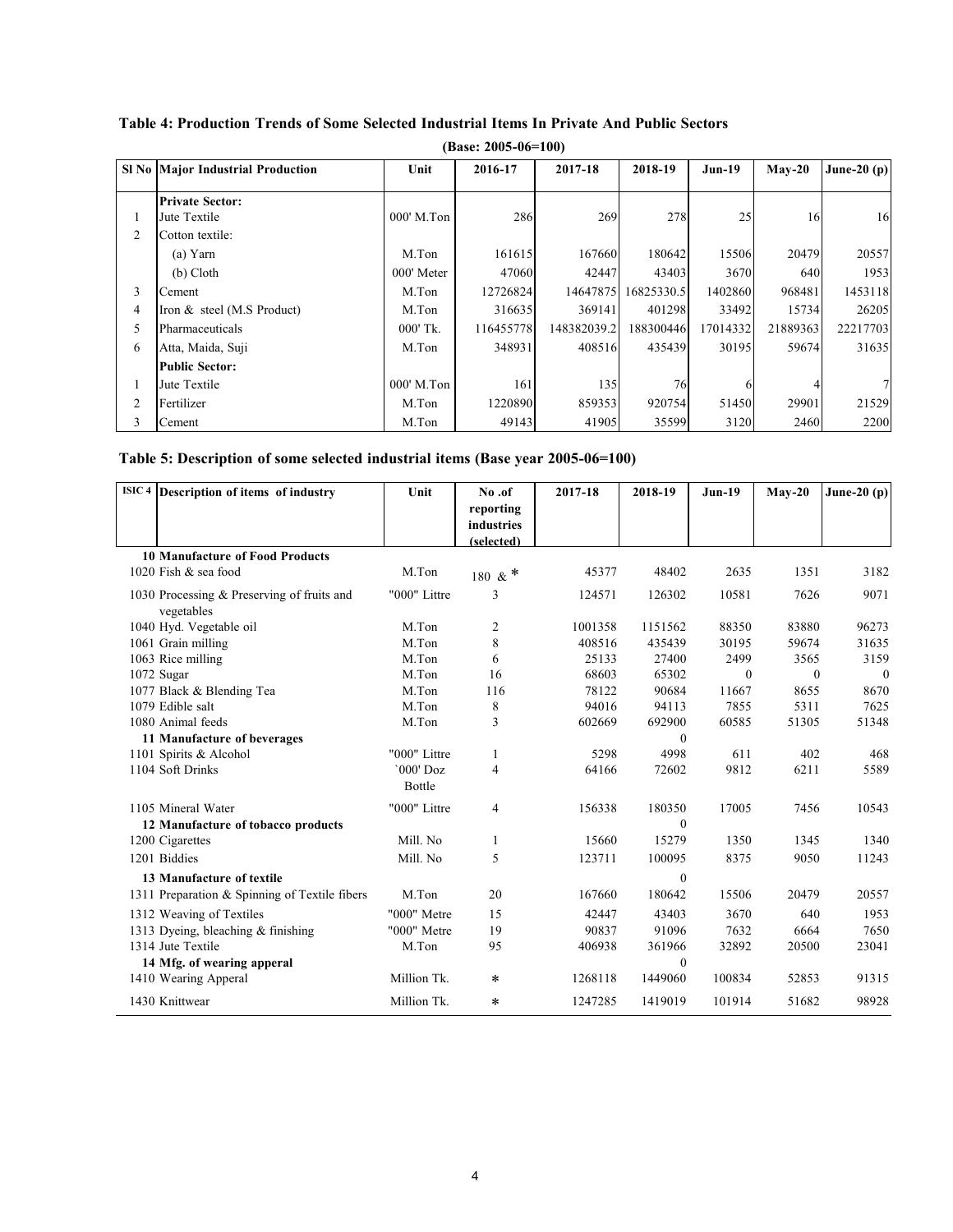|     | ISIC 4 Description of items of industry                     | Unit                             | No.of                   | 2017-18 | 2018-19               | <b>Jun-19</b> | $May-20$ | June-20 $(p)$ |
|-----|-------------------------------------------------------------|----------------------------------|-------------------------|---------|-----------------------|---------------|----------|---------------|
|     |                                                             |                                  | reporting<br>industries |         |                       |               |          |               |
|     | 15 Manufacture of leather and related                       |                                  | (selected)              |         |                       |               |          |               |
|     | products                                                    |                                  |                         |         |                       |               |          |               |
|     | 1511 Tanning & Finishing Leather:                           | "000" Sq<br>Metre                | 175 & $*$               | 15386   | 34066                 | 1026          | 421      | 673           |
|     | 1520 Leather Footwear                                       | "000" Pair                       | 4                       | 21235   | 21988                 | 1860          | 1936     | 1601          |
|     | 16 Manufacture of wood and products of                      |                                  |                         |         | $\mathbf{0}$          |               |          |               |
|     | wood and cork<br>1629 Particle board/plywood                | "000" Sq<br>Metre                | 2                       | 11048   | 11598                 | 995           | 1025     | 1070          |
|     | 17 Manufacture of Paper and paper                           |                                  |                         |         | $\boldsymbol{0}$      |               |          |               |
|     | products<br>1701 Pulp, Paper & newsprint                    | M.Ton                            | 3                       | 168177  | 168719                | 14087         | 14523    | 23185         |
|     | 1709 Articles made of paper                                 | M.Ton                            | 2                       | 39613   | 40271                 | 3381          | 3415     | 3618          |
|     | 18 Printing and reproduction of recorded<br>media           |                                  |                         |         | $\mathbf{0}$          |               |          |               |
|     | 1811 Printing of Books and periodicals                      | "000" No.                        | 10                      | 168348  | 171207                | 14505         | 15697    | 15703         |
|     | 19 Manufacture of coke and refined<br>petroleum products    |                                  |                         |         | $\boldsymbol{0}$      |               |          |               |
|     | 1920 Petrolium refining                                     | M.Ton                            | 1                       | 1572683 | 1369914               | 114522        | 1737     | 75905         |
|     | 20 Manufacture of chemicals and chemical<br>products        |                                  |                         |         | $\boldsymbol{0}$      |               |          |               |
|     | 2011 Compressed liquidified gas                             | Cylinder<br>$(12.5 \text{ Kg.})$ | $\overline{2}$          | 1346440 | 2199956               | 101936        | 68878    | 45916         |
|     | 2012 Fertilizer                                             | M.Ton                            | 7                       | 859353  | 920753.5              | 51450         | 29901    | 21529         |
|     | 2023 Perfumes and cosmetics                                 | "000" Tk.                        | 3                       | 4519197 | 8078863               | 543216        | 1215886  | 1444430       |
|     | 2023 Soaps & detergents                                     | M.Ton                            | 3                       | 176781  | 175315                | 10913         | 6450     | 19035         |
|     | 2031 Matches                                                | "000" Gross                      | 2                       | 26493   | 34653                 | 3225          | 4023     | 4106          |
|     | 21 Manufacture of Pharmaceuticals and<br>medicinal chemical |                                  |                         |         | $\boldsymbol{0}$      |               |          |               |
|     | 2100 Pharmaceuticals/Allopathic drugs and<br>medicine       | "000" Tk.                        | 20                      |         | 148382039 188300445.6 | 17014332      | 21889363 | 22217703      |
| 102 | 2101/2 Unani and Ayur Bedic Medicine                        | "000" Tk.                        | 3                       | 631160  | 807514                | 75491         | 87945    | 85531         |
|     | 22 Manufacture of rubber and plastic<br>products            |                                  |                         |         |                       |               |          |               |
|     | 2219 Rubber footwear/ other rubber products                 | Dozen Pair                       | 8                       | 202999  | 264803                | 23907         | 25050    | 25052         |
|     | 2220 P.V.C products/plastic products                        | M.ton                            |                         | 51618   | 55613                 | 4696          | 4720     | 2160          |
|     | 23 Non-Metalic mineral Prod                                 |                                  |                         |         | $\boldsymbol{0}$      |               |          |               |
|     | 2310 Glass Sheet                                            | "000" Sq ft.                     | 3                       | 17285   | 17782                 | 1640          | 1825     | 1710          |
|     | 2392 Tiles                                                  | "000"Sq ft                       | 5                       | 245180  | 295674                | 26920         | 26239    | 26920         |
|     | 2393 Ceramic                                                | "000" Dz                         | 2                       | 20621   | 29723                 | 2965          | 2873     | 2965          |
|     | 2394 Cement                                                 | M.Ton                            | 8                       |         | 14689780 16860929.5   | 1405980       | 970941   | 1455318       |
|     | 2397 Bricks                                                 | "000" No.                        | 4                       | 161441  | 184472                | 16007         | 18820    | 18953         |
|     | 24 Manufacture of basic metals                              |                                  |                         |         | $\boldsymbol{0}$      |               |          |               |
|     | 2410 Re-rolling mills                                       | M.Ton                            | 31                      | 394245  | 401298                | 33492         | 15734    | 26205         |
|     | 25 Manufacture of fabricated metal                          |                                  |                         |         | 0                     |               |          |               |
|     | products except machinery<br>2511 Structural metal products | "000" M.ton                      | 5                       | 13524   | 14870                 | 1222          | 869      | 850           |
|     | 2599 Other Fabricated metal products                        | Dozen                            | 8                       | 778567  | 836588                | 76391         | 83896    | 80792         |